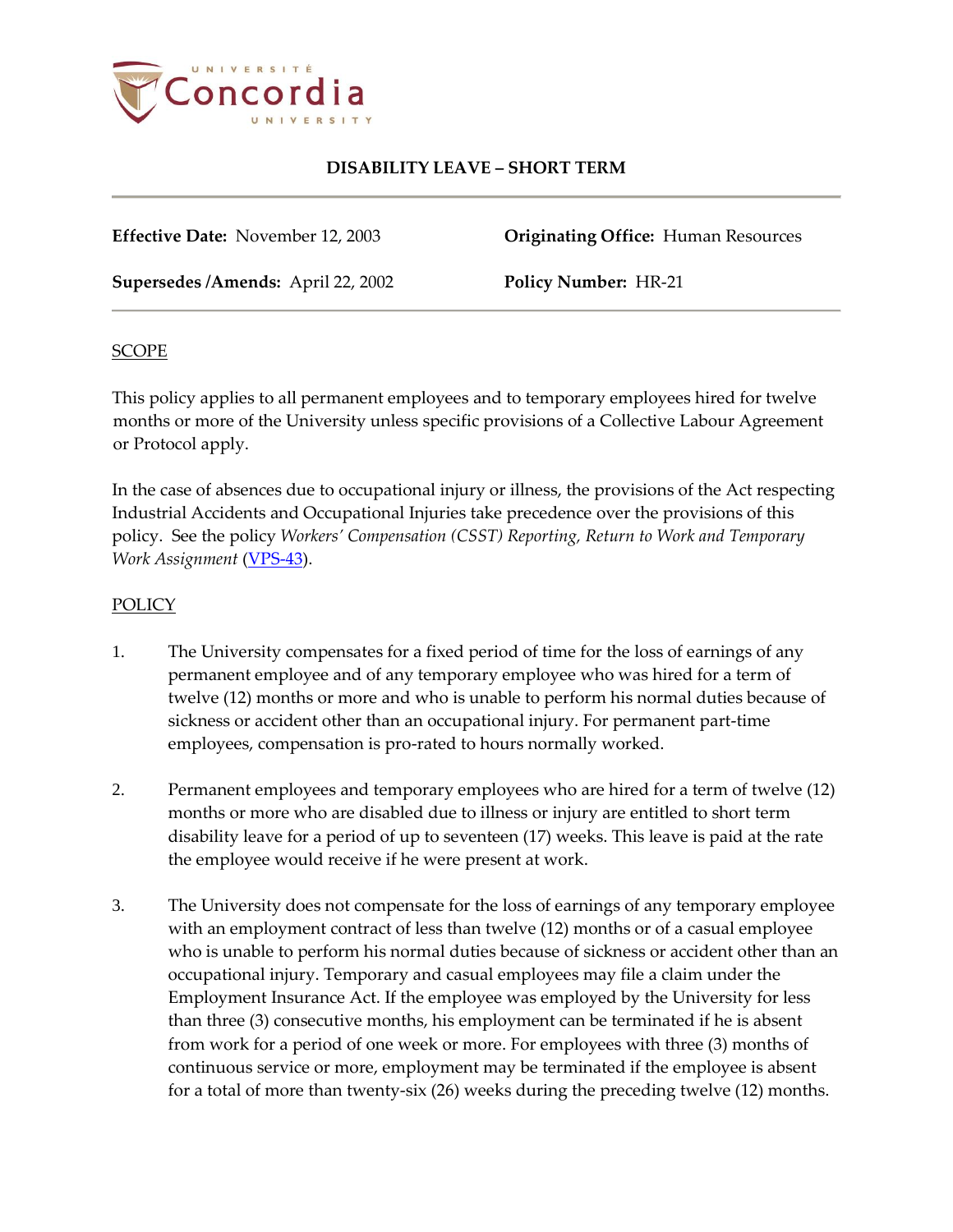

## **DISABILITY LEAVE – SHORT TERM**

#### Page **2** of **3**

- 4. Successive periods of disability due to the same or related causes, and separated by a return to work of twelve (12) weeks or less, are considered to be part of the same period of disability, which means that the benefits to eligible employees are paid for no more than a total of twenty-six (26) weeks.
- 5. Successive periods of disability that are entirely unrelated in cause are also considered to be part of the same period of disability if they are separated by a return to work of four (4) weeks or less.
- 6. When disability continues for more than seventeen (17) weeks, permanent full-time employees may submit a claim under the Long Term Disability Plan.
- 7. Permanent part time employees whose disability exceeds seventeen (17) weeks may file a claim under the Employment Insurance Act.
- 8. For any absence, the employee must advise his immediate supervisor within one (1) hour from the normal time of commencement of duties.
- 9. The employee must provide a satisfactory medical certificate for any absence of five (5) consecutive days or more. The University reserves the right to request a medical certificate at any time and /or to have an employee examined by another physician of the University's choice.
- 10. The medical certificate mentioned in paragraph 9 must justify the inability of the employee to perform his regular duties for the period of absence, specifying the prognosis, treatment and expected date of return to work, as well as fitness to resume normal or restricted duties.
- 11. Short term disability leave has no effect on the employee's vacation entitlement.

### PROCEDURE

12. It is the responsibility of the immediate supervisor to maintain attendance records for members of his staff. He is also to inform the Compensation and Benefits Unit of Human Resources as soon as an employee has been absent for five (5) consecutive days and also at the end of each month when an employee has been absent all month.